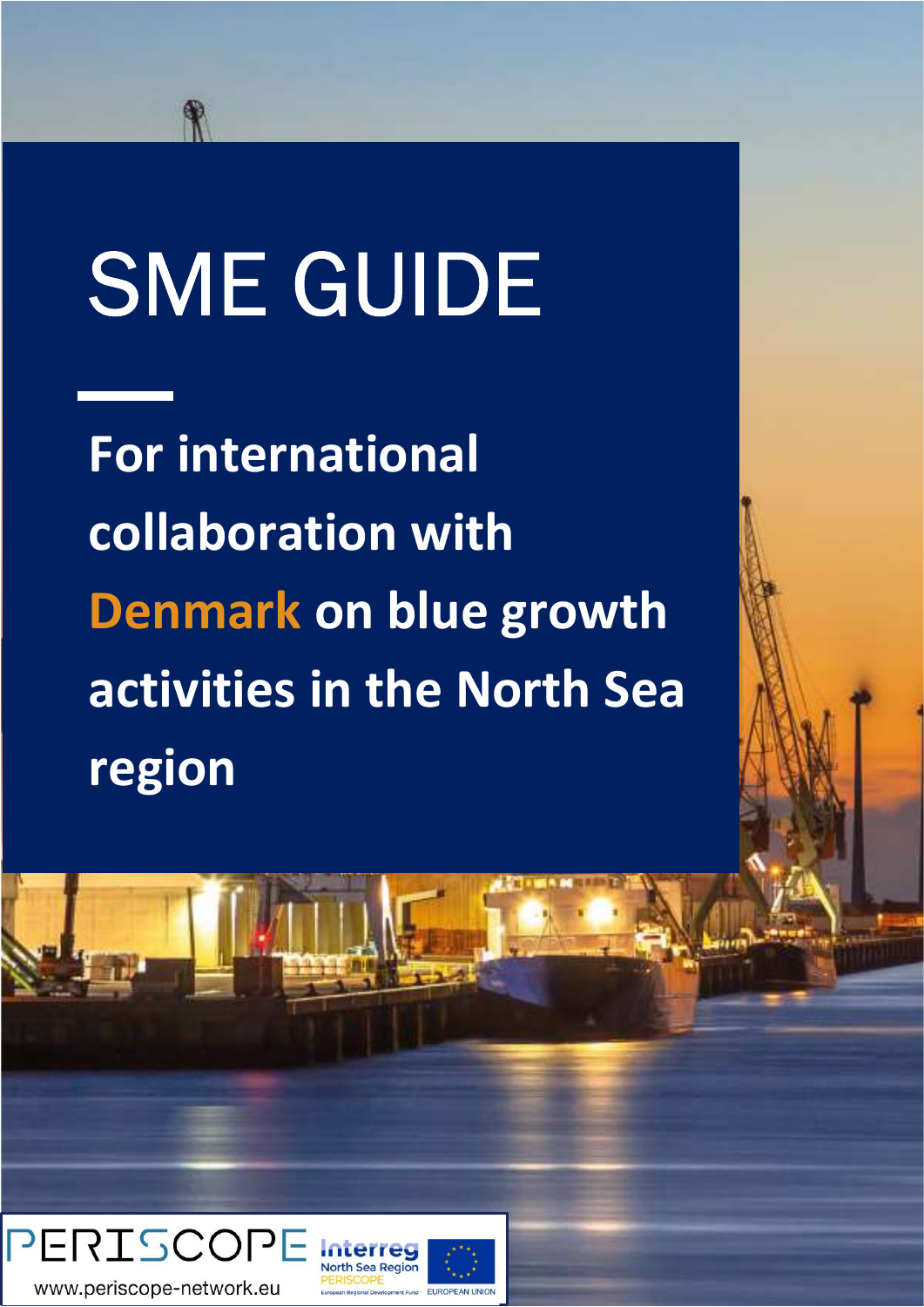Are you working in the marine or maritime sector, the domain of renewable energies or any other field related to blue growth , and thinking of starting a project in the North Sea area? Then you might want to start a collaboration with another region, that has the necessary testing facilities or the specific skills to make the project a success. This guide will give you an overview of the tools for blue growth collaboration that Denmark has to offer.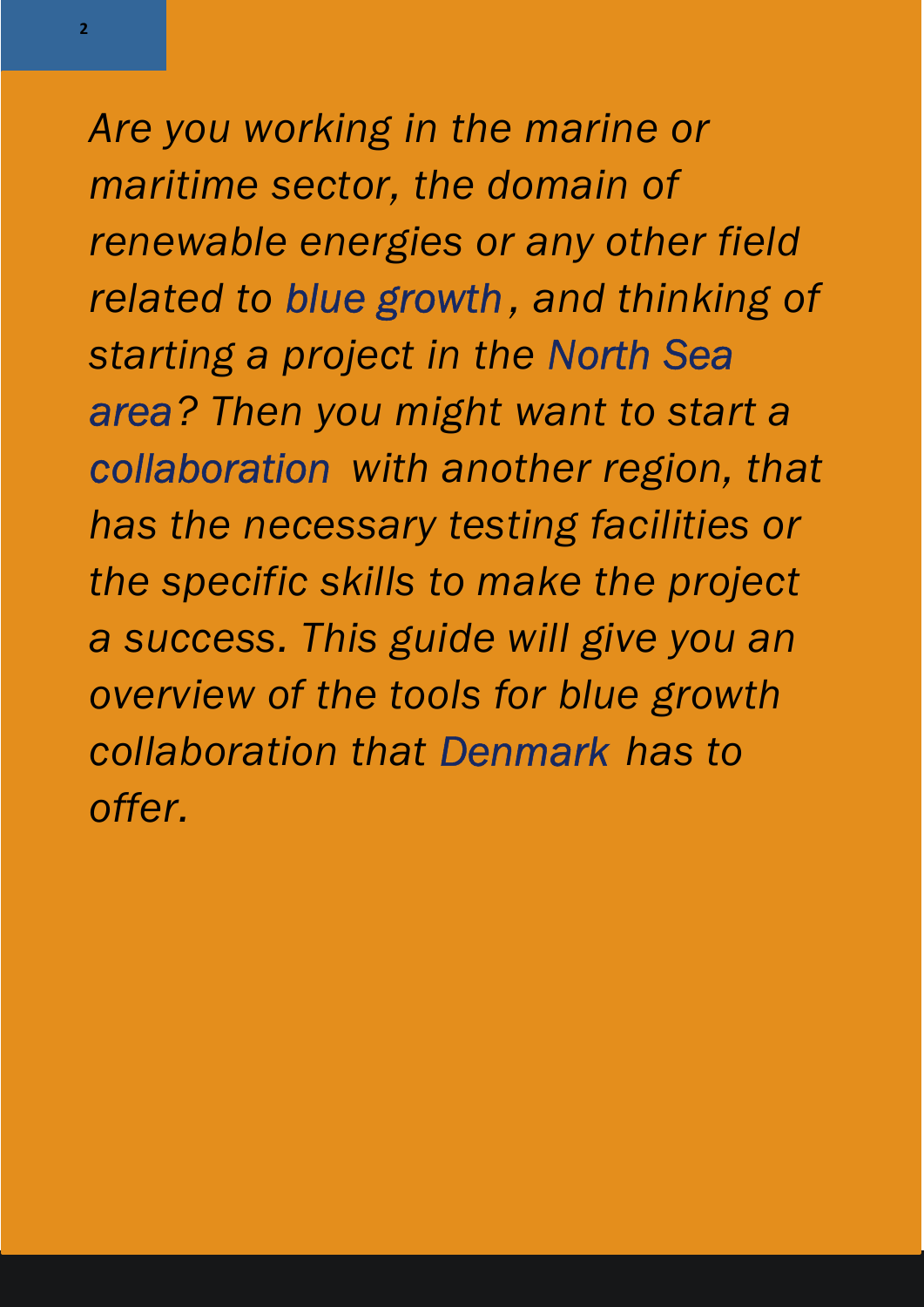## QUICK GUIDE

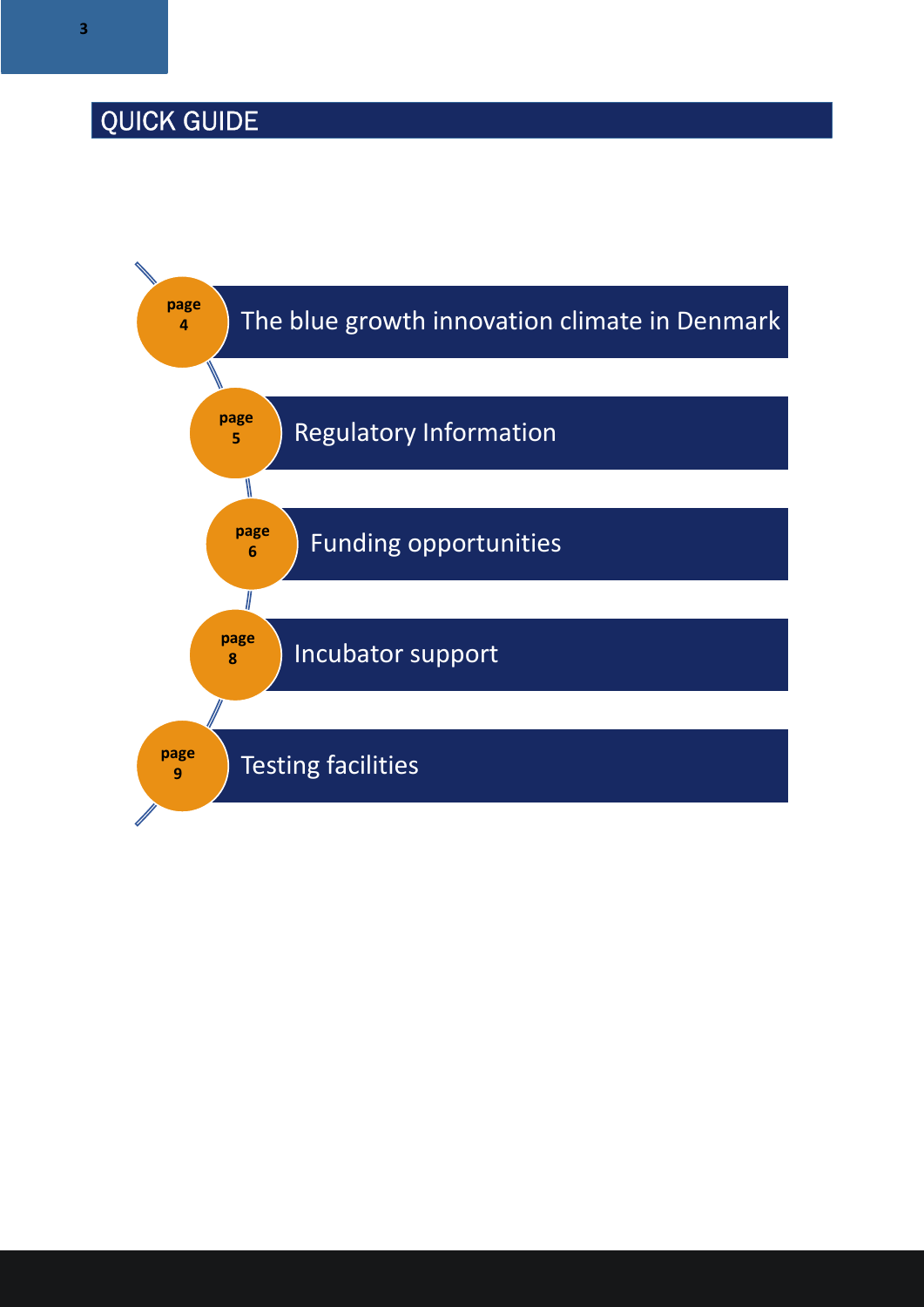#### WHAT DOES DENMARK HAVE TO OFFER?

With more than 7.300 km of coast line, Denmark has historically always been a country, where the life, work and activities tied to the sea has held a strong position on both a regional and national scale. The Blue Industries continue to play a key role in the Danish economy and business community, with more than 3.8% of the Danish population being directly or indirectly employed within the Danish maritime industry and app. 3% being employed within the energy sector. ("Danish Maritime Authority", n.d.) ("Energistyrelsen" n.d.) Traditionally, the fishing industry has been a key industry to the Western regions of Denmark, but in recent years there has been a change in the Danish fishing industry. As foreign suppliers increasingly unload and pack their products in Denmark, Denmark now serves as a platform for trading of fish and fish products. The export of fish products has grown increasingly and in 2016 it corresponded to 3.7% of Denmark's total export (Danish Seafood Association, 2018).

The Blue Industries are also reflected in the Danish smart specialisation strategy, which covers the following priorities:

- The maritime sector The Blue Denmark
- Creative industries and design
- Water, bio and environmental solutions
- Health and welfare solutions
- Energy and climate
- Tourism and experience based economies
- The food industry
- ICT and digital growth

The energy and maritime industries are widely known to be key industries in Denmark, contributing significantly to the Danish economy and creating many work spaces across Denmark. Especially shipping and offshore wind energy are two key Blue Industry areas where Denmark holds a significant role on an international scale. Danish maritime companies account for about 25% of Denmark's exports. To secure that the Danish shipping and maritime industry continues to grow and keep pace with the rest of the world, the Danish Ministry of Industry, Business and Financial Affairs in January 2018 released a new growth plan for the Maritime sector, which defined four key areas of development: Digitization, framework conditions, knowledge and education, and international profile (The Ministry of Industry, Business and Financial Affairs).

In June 2018, the Danish Ministry of Energy, Utilities and Climate released their most recent Energy Agreement, which (amongst other areas) identified green energy, energy efficiency, energy research and offshore wind to be key areas for development in the coming period (Danish Ministry of Energy, Utilities and Climate, 2018).

#### REGIONAL LEVEL

The region of Southern Denmark has historically been the key region for energy business in Denmark. This is caused by the easy access to the North Sea, and the city of Esbjerg, located at the Western coast of Jutland, is known as the Danish energy metropolis. The areas for smart specialization in Southern Denmark is:

- Health and social innovation
- Sustainable energy (energy efficient technologies and offshore energy)
- Experience Economy

Offshoreenergy.dk is the national cluster organization and innovation network for the Danish offshore energy sector, and from January 1st 2019 Offshoreenergy.dk will transform into Energy Innovation Cluster, backed up by the Danish energy industry, the Danish Wind Energy Association and Oil Gas Denmark, and all innovation activities related to oil and gas, offshore wind and onshore wind will be collected in the new organization. This is in line with the national policy to simplify processes and cluster the innovation and development activities for all industries in national innovation networks and not in regional clusters and hubs. Energy Innovation Cluster will have it's main office in Esbjerg, and satellite offices in Silkeborg (Central Denmark Region), Aalborg (Northern Region of Denmark) and Copenhagen (Capital Region of Denmark).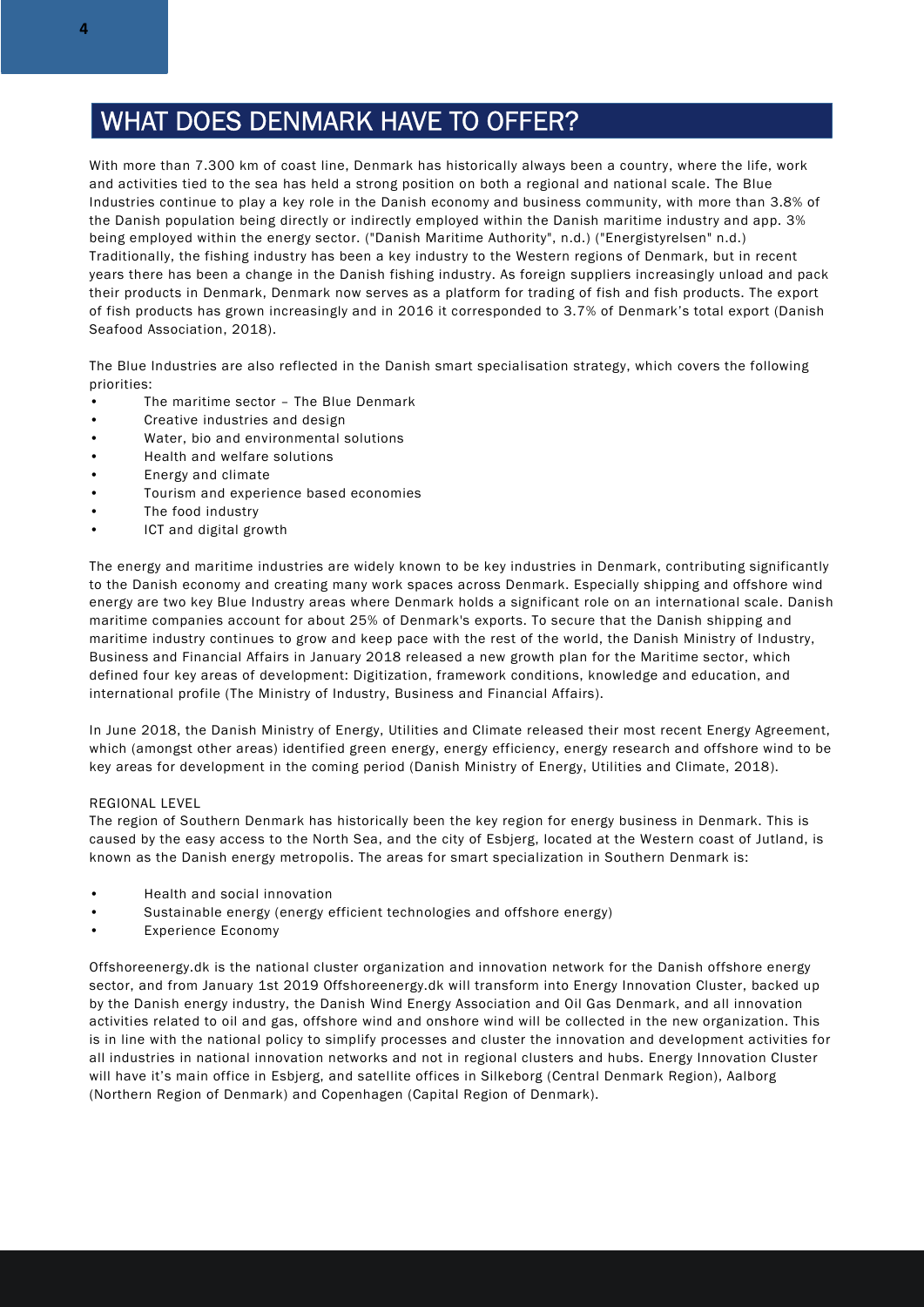#### INTELLECTUAL PROPERTY RIGHTS (IPR), REGULATIONS AND STANDARD SUPPORT

IPR

| NATIONAL IPR AMBASSADOR                                                           | <b>WEBSITE</b>        | <b>TELEPHONE</b><br><b>NUMBER</b> | FMAIL        |
|-----------------------------------------------------------------------------------|-----------------------|-----------------------------------|--------------|
| Patent- og Varemærkestyrelsen<br>(Danish Patent and Trademark Office)<br>– DKPTO) | http://www.dkpto.org/ | $(+ 45)$ 43 50 80<br>00           | pys@dkpto.dk |

DKPTO is the national office for all activities related to patents and IPR. Aside from the public entity, a number of private service providers are also offering guidance and plans for IPR and patent activities:

| PRIVATE SERVICE PROVIDERS ON IPR |                                   |                            |                            |
|----------------------------------|-----------------------------------|----------------------------|----------------------------|
| Service provider                 | Website                           | <b>Telephone</b><br>number | Email                      |
| Opfind.nu                        | https://opfind.nu                 | +45 72 20 27 50            |                            |
| Styrk din ide                    | www.dkpto.org                     | +45 43 50 80 00            | pys@dkpto.dk               |
| Otello                           | https://otello.dk                 | +45 70 22 88 68            |                            |
| Copenhagen Patents               | https://www.copenhagenpatents.com | +45 3324 0080              | copa@copenhagenpatents.com |
| Patentgruppen                    | https://www.patentgruppen.dk      | +45 8619 2000              | patent@patentgruppen.com   |
| Nordic Patent Service            | www.nordic-patent.dk              | +45 70 20 23 31            | info@nordic-patent.dk      |
| Patrade                          | http://www.patrade.dk             | +45 70203770               | info@patrade.dk            |
| Høiberg                          | https://hoiberg.com               | +45 33 32 03 37            | hoiberg@hoiberg.com        |
| Awa                              | https://www.awa.com               | +45 43 99 55 11            | dk@awa.com                 |
| Plougmann Vingtoft               | https://www.pv.dk/                | +45 87 32 18 00            | pv@pv.eu                   |
| Tropa                            | http://tropa.dk/                  | +45 20 18 05 05            | info@tropa.dk              |

#### MARINE SPATIAL PLANNING

Denmark does not yet have a comprehensive spatial plan for its sea areas. However, a range of sectoral plans exist (e.g. energy infrastructure, fisheries, nature protection, etc), and these will comprise key input to the coming maritime spatial plan. The coming spatial plan will apply to the marine internal waters, territorial sea and the EEZ. (European MSP platform, 2018)

| REGULATIONS AND STANDARD SUPPORT |                                                                           |  |
|----------------------------------|---------------------------------------------------------------------------|--|
| <b>AGENCIES</b>                  |                                                                           |  |
| Name of agency                   | DNV GL Denmark                                                            |  |
| Link to website                  | https://www.dnvgl.dk/                                                     |  |
| Telephone number                 | Esbjerg office: (+45) 79 12 86 00<br>Copenhagen office: (+45) 39 45 48 00 |  |
| Name agency                      | <b>Bureau Veritas</b>                                                     |  |
| Link to website                  | www.bureauveritas.dk                                                      |  |
| Telephone number                 | (+45) 77 31 10 00                                                         |  |
| Name agency                      | Danish Energy Agency                                                      |  |
| Link to website                  | www.ens.dk/en                                                             |  |
| Telephone number                 | +45 33 92 67 00                                                           |  |
| Name agency                      | Danish Maritime Authority                                                 |  |
| Link to website                  | www.dma.dk                                                                |  |
| Telephone number                 | +45 72 19 60 00                                                           |  |

#### REGULATIONS AND STANDARD SUPPORT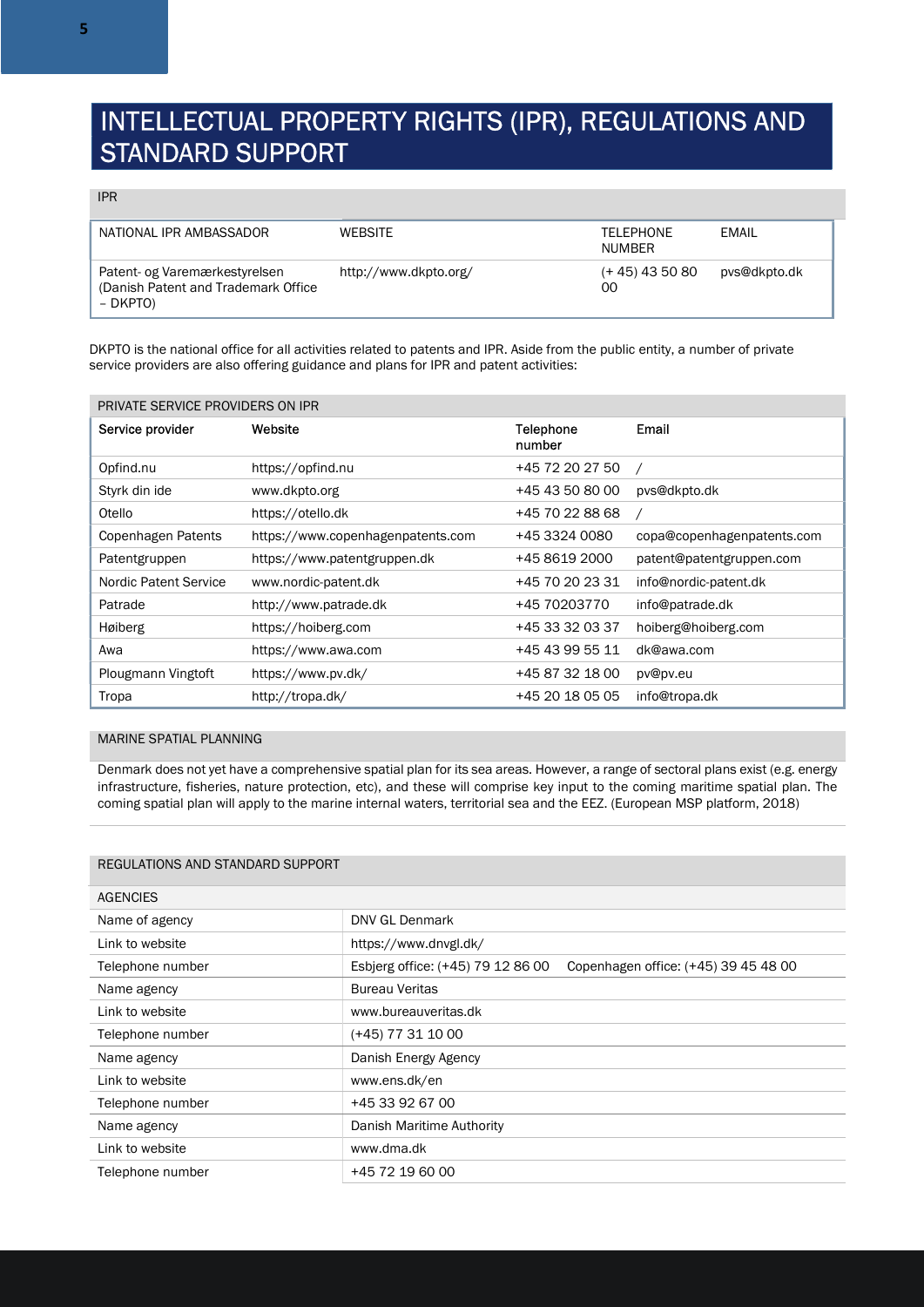### CROSS BORDER FINANCIAL INSTRUMENTS FOR BLUE GROWTH

| TYPE OF FINANCIAL INSTRUMENT   | <b>GRANT</b>                                                                                                                                                                                                                                                                                                                                                                                                                                                                                                                                                            |
|--------------------------------|-------------------------------------------------------------------------------------------------------------------------------------------------------------------------------------------------------------------------------------------------------------------------------------------------------------------------------------------------------------------------------------------------------------------------------------------------------------------------------------------------------------------------------------------------------------------------|
| NAME FINANCIAL INSTRUMENT      | Horizon 2020 Transportation/Energy/Environment                                                                                                                                                                                                                                                                                                                                                                                                                                                                                                                          |
| <b>DESCRIPTION</b>             | With support from Horizon 2020 Energy organizations will be able to<br>conduct international research projects in support of EU policies for<br>transportation, energy and environment. Funding may be awarded to<br>research, development and demonstration projects. The grant amount is<br>1-5 M €                                                                                                                                                                                                                                                                   |
| TRANSNATIONAL DIMENSION        | EU grant for international projects                                                                                                                                                                                                                                                                                                                                                                                                                                                                                                                                     |
| TYPE OF FINANCIAL INSTRUMENT   | <b>GRANT</b>                                                                                                                                                                                                                                                                                                                                                                                                                                                                                                                                                            |
| NAME FINANCIAL INSTRUMENT      | <b>SME Instrument</b>                                                                                                                                                                                                                                                                                                                                                                                                                                                                                                                                                   |
| <b>DESCRIPTION</b>             | The SME instrument offers excellent opportunities for SMEs to conduct<br>R&D projects - alone or with partners. Grant amount 0.5-2.5 M €                                                                                                                                                                                                                                                                                                                                                                                                                                |
| <b>TRANSNATIONAL DIMENSION</b> | Applicants may come from across the EU                                                                                                                                                                                                                                                                                                                                                                                                                                                                                                                                  |
| TYPE OF FINANCIAL INSTRUMENT   | <b>GRANT</b>                                                                                                                                                                                                                                                                                                                                                                                                                                                                                                                                                            |
| NAME FINANCIAL INSTRUMENT      | <b>Eurostars</b>                                                                                                                                                                                                                                                                                                                                                                                                                                                                                                                                                        |
| <b>DESCRIPTION</b>             | With support from Eurostars companies can conduct international high-<br>tech and knowledge intensive R&D projects with large market potential.<br>Funding is offered for projects within all areas of technology. The<br>coordinating entity must be an SME, which spends a minimum of 10% of<br>turnover or personnel on R&D activities. Grant amount 0.3-1.3 M €                                                                                                                                                                                                     |
| <b>TRANSNATIONAL DIMENSION</b> | Eu grant for international projects                                                                                                                                                                                                                                                                                                                                                                                                                                                                                                                                     |
| TYPE OF FINANCIAL INSTRUMENT   | <b>GRANT</b>                                                                                                                                                                                                                                                                                                                                                                                                                                                                                                                                                            |
| NAME FINANCIAL INSTRUMENT      | <b>Nordic Innovation</b>                                                                                                                                                                                                                                                                                                                                                                                                                                                                                                                                                |
| <b>DESCRIPTION</b>             | Nordic Innovation was established in order to help make Nordic<br>businesses competitive and innovative. Nordic Innovations aims to<br>generate increased value creation through cross-border co-operation.<br>The goal to create partnerships between leading Nordic public and<br>private sector institutions in the fields of trade and innovation. Grant<br>amount 0.3-2 M €                                                                                                                                                                                        |
| TRANSNATIONAL DIMENSION        | Grant available to applicants from Nordic countries; focus on cross-<br>border projects                                                                                                                                                                                                                                                                                                                                                                                                                                                                                 |
| TYPE OF FINANCIAL INSTRUMENT   | <b>GRANT</b>                                                                                                                                                                                                                                                                                                                                                                                                                                                                                                                                                            |
| NAME FINANCIAL INSTRUMENT      | <b>EUDP</b>                                                                                                                                                                                                                                                                                                                                                                                                                                                                                                                                                             |
| <b>DESCRIPTION</b>             | With support from the energy technological development and<br>demonstration program (EUDP), you will be able to conduct projects with<br>experimental development and testing of a technology, system or<br>method under reality-like conditions and thereafter introducing it to<br>market. EUDP offers funding for the development and/or demonstration<br>of all types of energy technology contributing to the goals of the energy<br>policy including: Wind Power, heating, energy efficiency, bioenergy, smart<br>energy and system integration, and oil and gas. |
| <b>TRANSNATIONAL DIMENSION</b> | Lead partner must be based in Denmark but other partner may be based<br>outside Denmark                                                                                                                                                                                                                                                                                                                                                                                                                                                                                 |
| TYPE OF FINANCIAL INSTRUMENT   | <b>GRANT</b>                                                                                                                                                                                                                                                                                                                                                                                                                                                                                                                                                            |
| NAME FINANCIAL INSTRUMENT      | <b>MUDP</b>                                                                                                                                                                                                                                                                                                                                                                                                                                                                                                                                                             |
| <b>DESCRIPTION</b>             | The Environmental Technology Development Program (MUDP) supports<br>the development of technologies, processes and/or services within<br>environmental technology. MUDP supports projects within eight primary<br>areas: Water, climate adjustment, circular economy and the reuse of<br>resources in waste, cleaner air, less noise, fewer problematic chemicals,<br>industrial environmental efforts, and ecological construction.                                                                                                                                    |
| TRANSNATIONAL DIMENSION        | Open for applications for projects inside and outside of Denmark                                                                                                                                                                                                                                                                                                                                                                                                                                                                                                        |
| TYPE OF FINANCIAL INSTRUMENT   | <b>GRANT</b>                                                                                                                                                                                                                                                                                                                                                                                                                                                                                                                                                            |
| NAME FINANCIAL INSTRUMENT      | Danish Maritime Fund                                                                                                                                                                                                                                                                                                                                                                                                                                                                                                                                                    |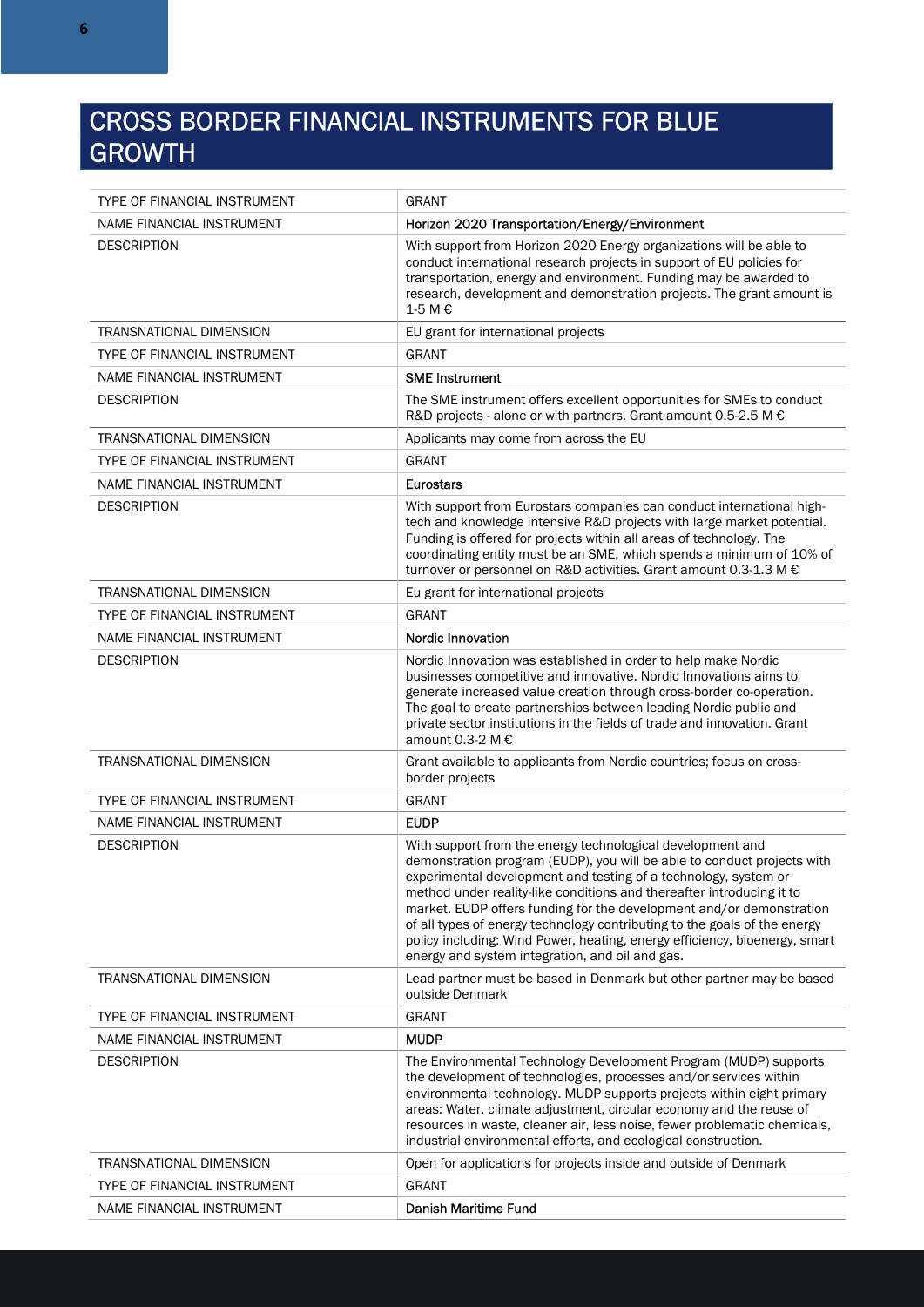| <b>DESCRIPTION</b>      | The purpose of The Maritime Fund is to strengthen and develop the<br>shipping and ship building industries with the aim of creating new jobs<br>and strengthening the companies in the industry.<br>Focus on the Danish maritime sector; projects should support job<br>creating in Denmark |  |
|-------------------------|---------------------------------------------------------------------------------------------------------------------------------------------------------------------------------------------------------------------------------------------------------------------------------------------|--|
| TRANSNATIONAL DIMENSION |                                                                                                                                                                                                                                                                                             |  |

Cooperation with foreign organisations in Danish funded projects is possible – this is true for Innovation Fund and Industriensfond. International organisations can partner with Danish organizations for funding.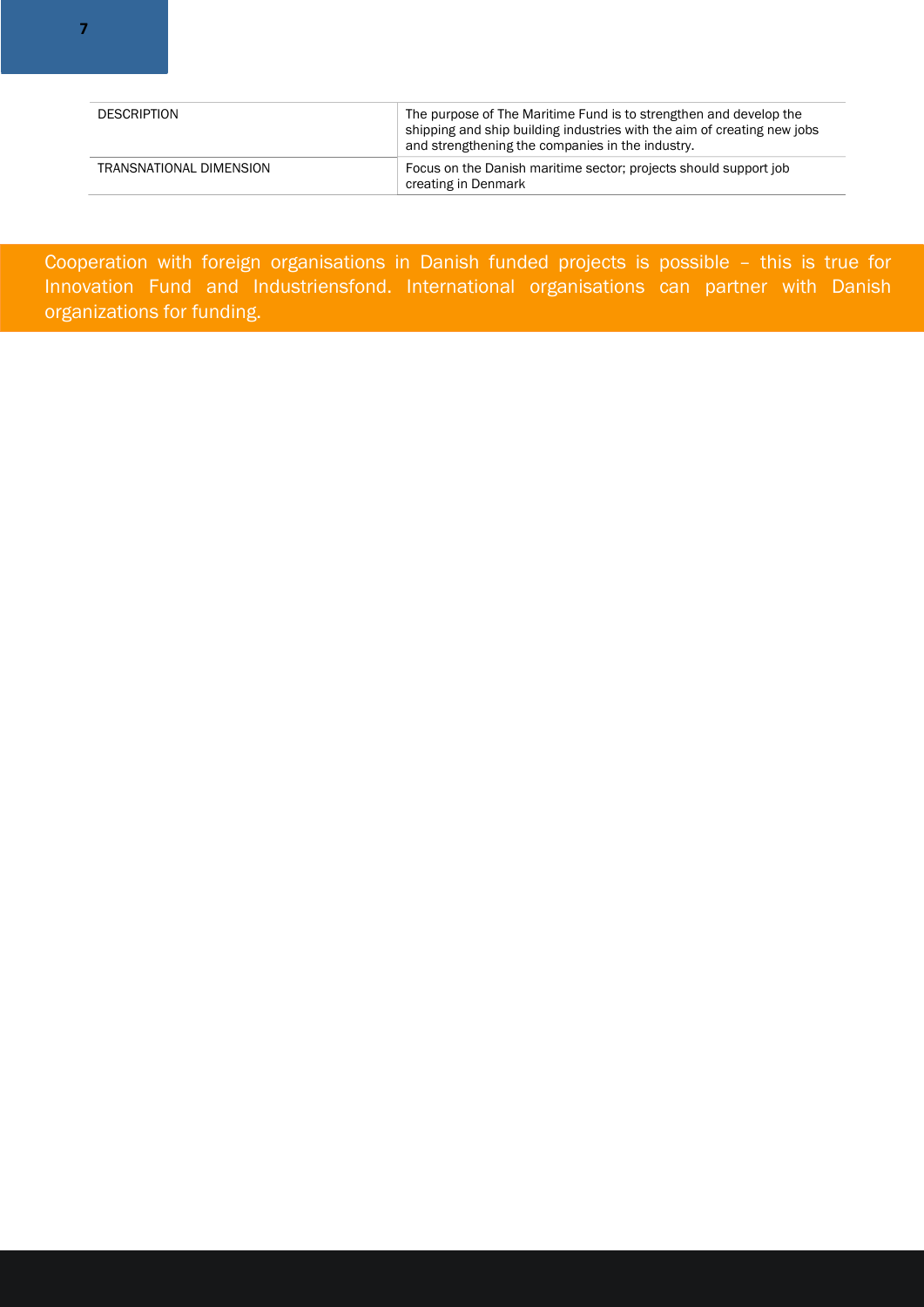## SME ORIENTED INCUBATOR SUPPORT



Innovation Fund Denmark

| <b>NAME</b>        | <b>INNOFOUNDER</b>                                                                                                                                                                                                                                                                                                                                                                                                                                                                                                                                                        |
|--------------------|---------------------------------------------------------------------------------------------------------------------------------------------------------------------------------------------------------------------------------------------------------------------------------------------------------------------------------------------------------------------------------------------------------------------------------------------------------------------------------------------------------------------------------------------------------------------------|
| <b>MAIN TOPICS</b> | Hosted by the Innovation Fund Denmark, InnoFounder is a one-year incubator program<br>with advising and funding for new graduates with an innovative and scalable business<br>idea. The InnoFounder incubator is targeting very recent graduates or to-be graduates<br>from Danish higher education institutions. Application deadline multiple times a year; for<br>2018: November 6th. Besides guidance and funding for 12 months, InnoFounders<br>receives monthly and specials grants, access to co-working spaces, a mentor, access to<br>workshops and communities. |
|                    | Innovation Fund Denmark works within 6 areas of interest: 1) Bioresources, food and<br>lifestyle; 2) Trade, service and society; 3) Energy, environment and climate; 4)<br>Production, materials, digitization and IKT; 5) Infra structure, transport and construction;<br>6) Biotech, medico and health.                                                                                                                                                                                                                                                                 |
| <b>ADRESS</b>      | ØSTERGADE 26 A, 4. SAL<br>1100 KØBENHAVN K                                                                                                                                                                                                                                                                                                                                                                                                                                                                                                                                |
| <b>WEBSITE</b>     | https://innofounder.dk/                                                                                                                                                                                                                                                                                                                                                                                                                                                                                                                                                   |

## P PreSeed Ventures

| <b>NAME</b>        | PRESEED VENTURES                                                                                                                                                                                                                  |
|--------------------|-----------------------------------------------------------------------------------------------------------------------------------------------------------------------------------------------------------------------------------|
| <b>MAIN TOPICS</b> | Preseed ventures is based in kongens lyngby north of copenhagen and invests in<br>promising danish startups across denmark. Preseed ventures invests in all industries as<br>long as the start-ups are innovative and attractive. |
| ADRESS             | Diplomvej 381,<br>2800 kongens lyngby                                                                                                                                                                                             |
| <b>WEBSITE</b>     | Www.preseedventures.dk                                                                                                                                                                                                            |

# **F** SYDDANSK<br>**HINNOVATION**

| NAME          | SYDDANSK INNOVATION                                |
|---------------|----------------------------------------------------|
| MAIN TOPICS   | Robotics, industry 4.0, welfare tech, IT, industry |
| <b>ADRESS</b> | Cortex park 26, 2                                  |
|               | 5230 odense m                                      |
| WEBSITE       | Www.syddanskinnovation.dk                          |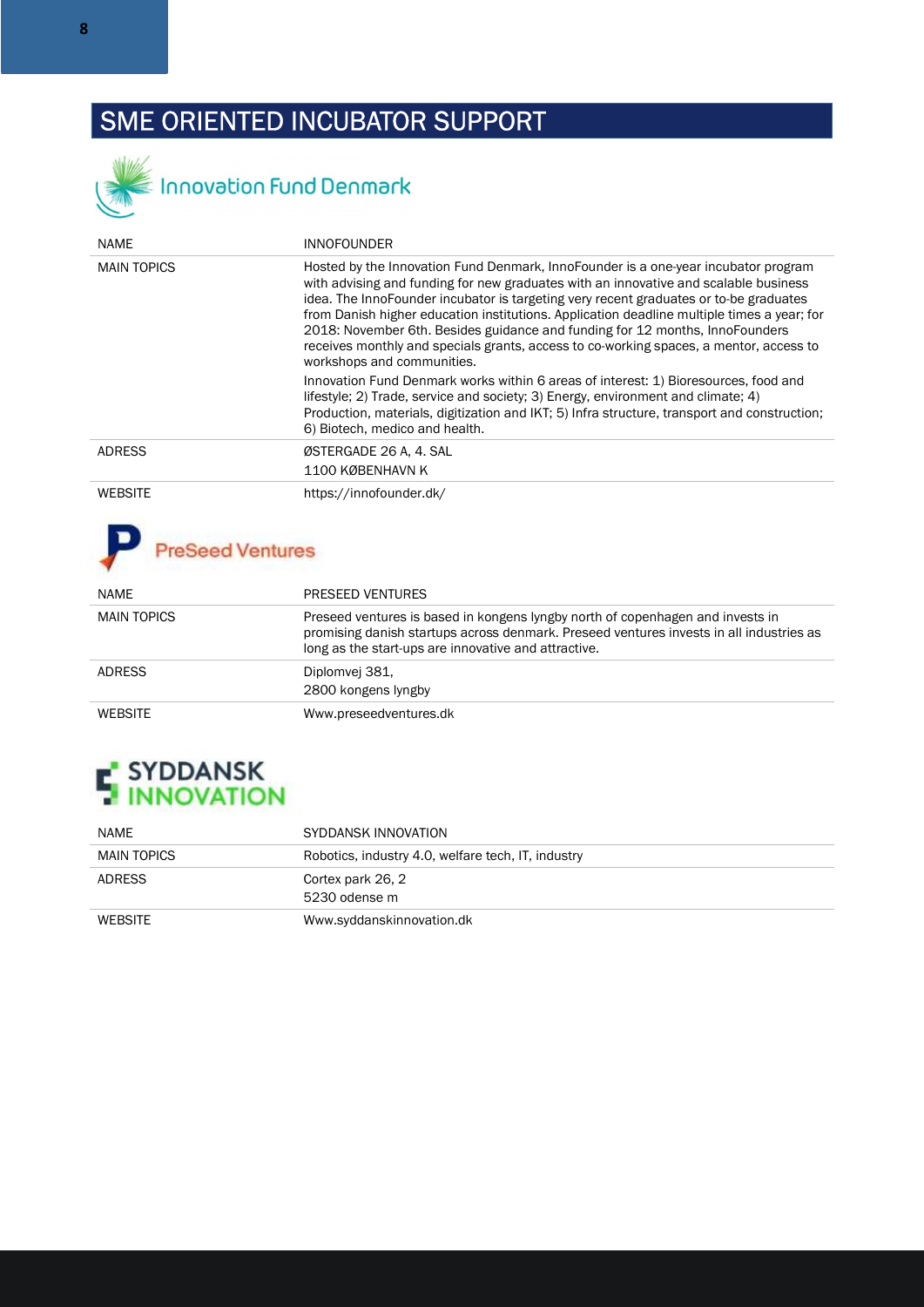## TESTING FACILITIES AND CO-WORKING SPACES



| <b>NAME</b>                                                                | <b>FORCE TECHNOLOGY</b>                                                                      |
|----------------------------------------------------------------------------|----------------------------------------------------------------------------------------------|
| Oil and gas, maritime, infrastructure, energy<br><b>TYPE OF TECHNOLOGY</b> |                                                                                              |
| <b>FACILITIES</b>                                                          | Laboratories, simulators, test tanks, environment test rooms, wind tunnels, test<br>benches. |
| TRI I FVFI                                                                 | All                                                                                          |
| <b>WEBSITE</b>                                                             | Https://forcetechnology.com/en/service-sector/facilities                                     |



#### **DANISH TECHNOLOGICAL INSTITUTE**

| NAME                      | TEKNOLOGISK INSTITUT – DANISH TECHNOLOGICAL INSTITUTE |
|---------------------------|-------------------------------------------------------|
| <b>TYPE OF TECHNOLOGY</b> | Energy, chemistry, food, construction, hardware etc.  |
| <b>FACILITIES</b>         | Laboratories                                          |
| TRI I FVFI                | All                                                   |
| <b>WEBSITE</b>            | Https://www.dti.dk/testing/                           |



| <b>NAME</b>               | DANMARKS TEKNOLOGISKE UNIVERSITET – TECHNICAL UNIVERSITY OF DENMARK |
|---------------------------|---------------------------------------------------------------------|
| <b>TYPE OF TECHNOLOGY</b> | Wind energy                                                         |
| <b>FACILITIES</b>         | Test centres for wind turbines, wind tunnels, laboratories          |
| TRI I FVFI                | -                                                                   |
| <b>WEBSITE</b>            | Https://www.vindenergi.dtu.dk/english/test-centers                  |



| <b>NAME</b>               | UAS DENMARK – INTERNATIONAL TEST CENTER & CLUSTER (FOR DRONE TECHNOLOGY)          |
|---------------------------|-----------------------------------------------------------------------------------|
| <b>TYPE OF TECHNOLOGY</b> | Drones                                                                            |
| <b>FACILITIES</b>         | Airspace                                                                          |
| TRI I FVFI                | $\overline{\phantom{a}}$                                                          |
| WEBSITE                   | Https://www.uasdenmark.dk/uas-denmark-international-test-center-and-drone-cluster |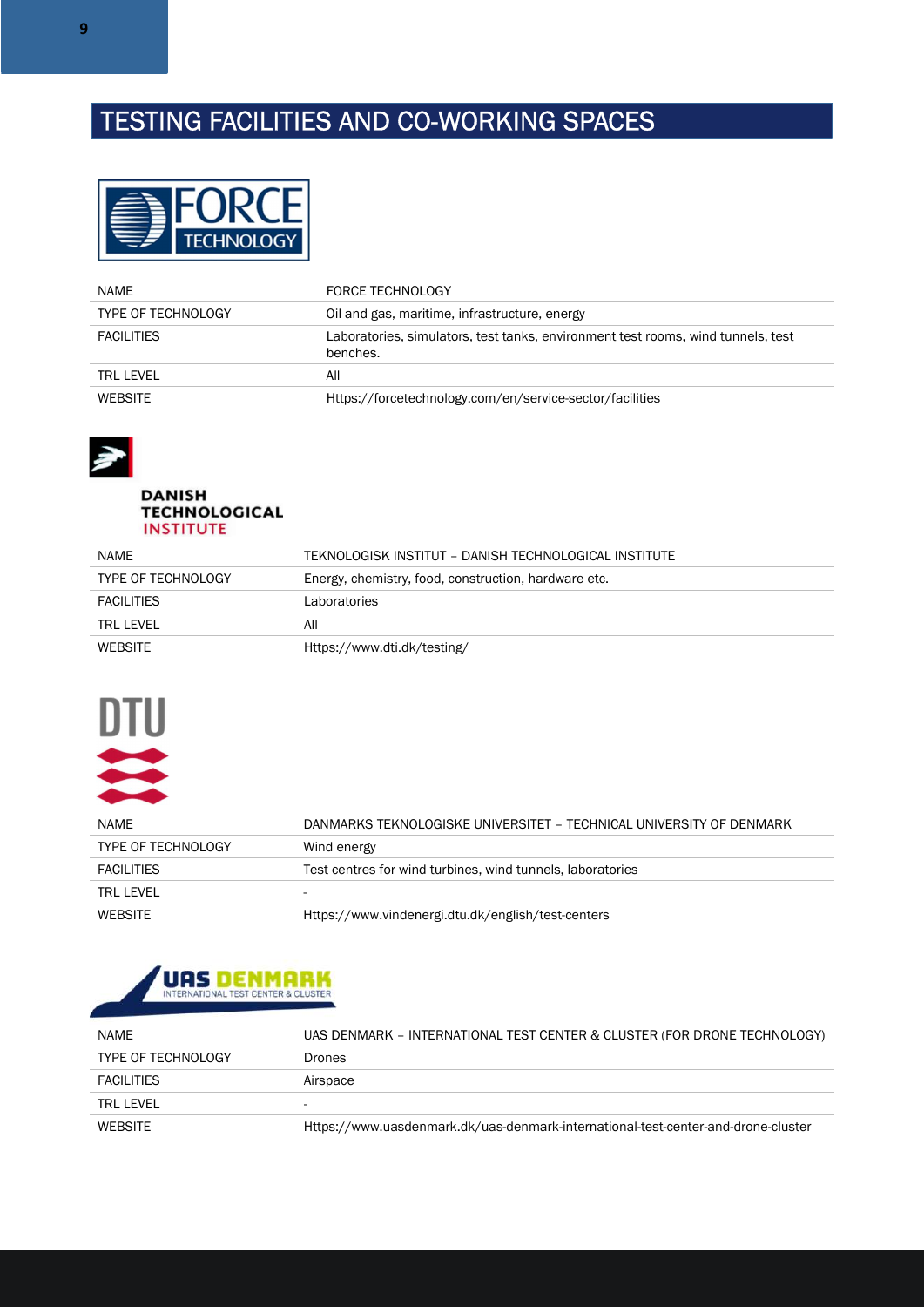

| NAME                      | LORC                                                                   |
|---------------------------|------------------------------------------------------------------------|
| <b>TYPE OF TECHNOLOGY</b> | Wind energy (nacelles)                                                 |
| <b>FACILITIES</b>         | Nacelle test facilities: function test facility and halt test facility |
| TRI I FVFI                | -                                                                      |
| <b>WEBSITE</b>            | Http://www.lorc.dk/test-facilities                                     |



| <b>NAME</b>               | POLYTECH                                              |
|---------------------------|-------------------------------------------------------|
| <b>TYPE OF TECHNOLOGY</b> | Wind energy, offshore, aircraft, automotive and other |
| <b>FACILITIES</b>         | Laboratories, mechanical testing, weathering testing  |
| TRI I FVFI                |                                                       |
| <b>WEBSITE</b>            | Https://www.poly-tech.dk/test/                        |

Denmark has many testing facilities in many different fields and under many different circumstances. The testing facilities have high competencies in English making them easy to approach.